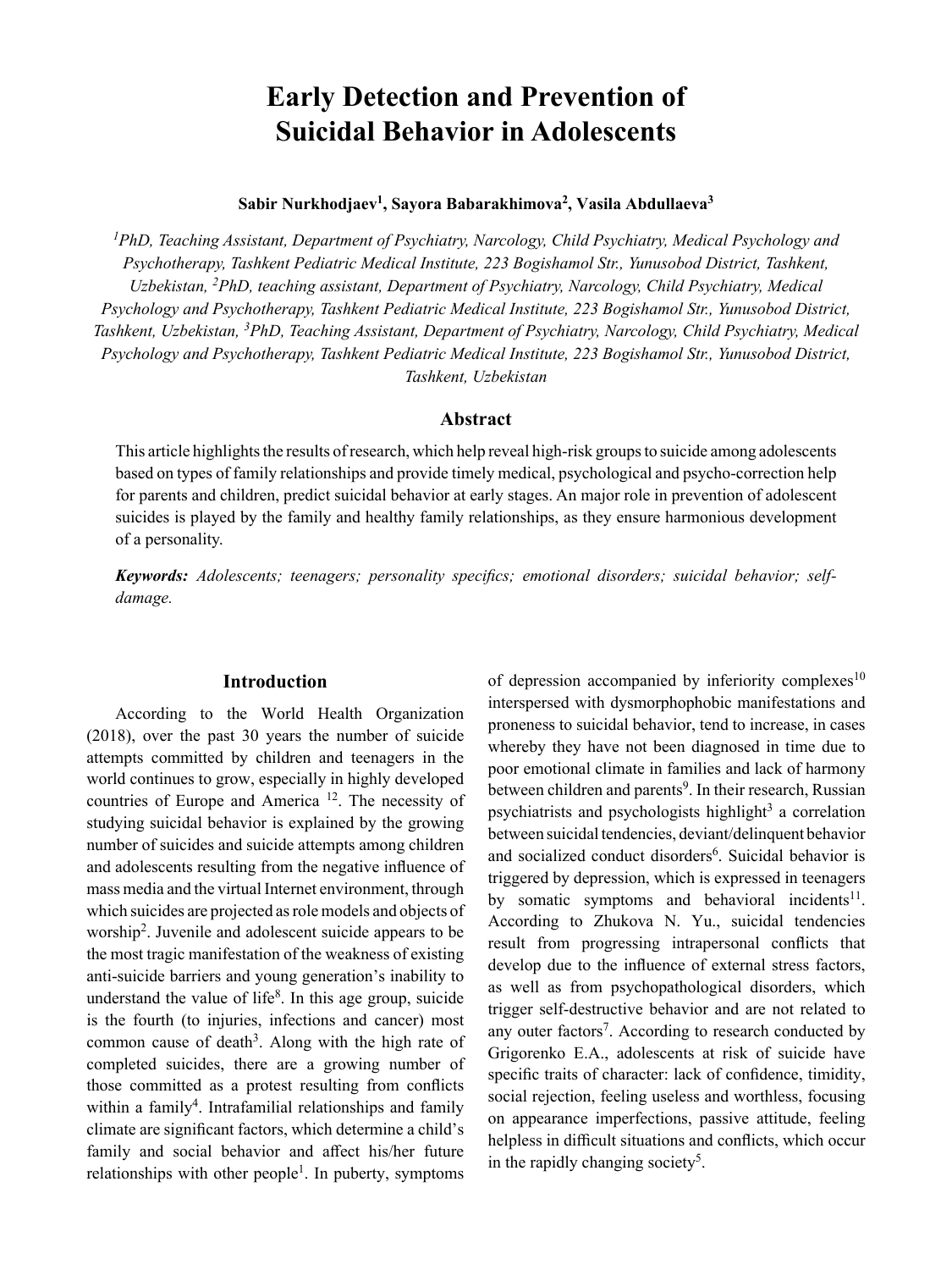The goal of the research is to study family-related risk factors contributing to suicidal tendencies in teenagers to ensure early prevention and outline optimal psychocorrection tactics for this population category.

#### **Materials and Method**

The study has involved a group of 86 adolescent subjects ages 15 to 19 with depression-related behavioral disorders and suicidal intentions. The group has included patients with diagnostic criteria typical of ICD-10–F91.2 socialized conduct disorders. A structural personality query, developed by the Psychiatry Department in cooperation with clinical and social psychologists, has included a list of psychological test questions, which help identify suicidal behavior risk factors with reference to personality traits and severity of depression. To diagnose the parameters of a family system, the Family Adaptation and Cohesion Evaluation Scales (Olson and Portner) have been applied. The Columbia Suicide Severity Rating Scale (Posner K., Brent D., Lucas C., 2009) has been used to evaluate suicidal tendencies. The Zung Self-Rating Depression Scale has provided the most relevant measurements of depression symptoms in teenagers, and to evaluate anxiety levels, the Spielberger-Khanin State-Trait Anxiety Inventory has been used. To evaluate constitutional specifics of adolescents' personality, Lichko's Pathocharacterological Diagnostic Questionnaire has been applied.



**Fig. 1. Types of families, in which the subjects have been raised.**

The psychological testing has shown that 45% of adolescents have grown up in one-parent families, 25% - in troubled family situations, 30% have been bred in well-to-do nuclear families. Chronic alcoholism and psychopathologies have been family affairs for 37% of the group. They have lived in conflict-ridden households, witnessed antisocial and amoral behavior and poor living conditions. The analysis of data obtained during the study has shown that 26% of teenagers, who veer toward antisocial behavior and minor felonies, have hedonistic inclinations and have been raised in dysfunctional families with destructive parenting habits, which have contributed to pathocharacterological protest reactions in the form of suicide attempts. Demonstrative, dramatic and manipulative suicidal behaviors have been observed in 28% of adolescents raised in well-to-do families n easy circumstances, yet emotionally detached and having poor interpersonal relationships with parents. The Family Adaptation and Cohesion Evaluation Scale has diagnosed the largest number of families practicing incorrect extreme parenting, which have upset family systems and caused a crisis in interpersonal relationships; 70% of subjects have been raised in emotional depravity and suffered lack of parental care and love (Fig. 1).

## **Discussion**

Research of ambivalent family relationships has revealed a complete and utter detachment between family members, which has predetermined depression in teenagers, accentuation of personality traits and personality pathologies. Conflicts in destructive families have given rise to affective mental blocks with a negative perception of the world, which has exacerbated the disharmonic personality development and often caused negative emotions and involvement in so called virtual "death groups," which are controlled by online game managers. Comprehensive medical histories have confirmed the role of incorrect parenting and control in the formation of deviant behavior, including selfdestructive behavior and its extreme manifestation– suicidal behavior. According to the Lichko A. E. classification, the following incorrect parenting and control practices have been detected: underprotection, dominant hyperprotection, promoting hyperrprotection, emotional parental rejection, increased moral responsibility. According to the study, most teenagers in the group have grown up in overprotective families (46%) and faced emotional rejection (25.5%). There have been a smaller number of cases of hyperprotection– dominant (14%), promoting (10%), and high moral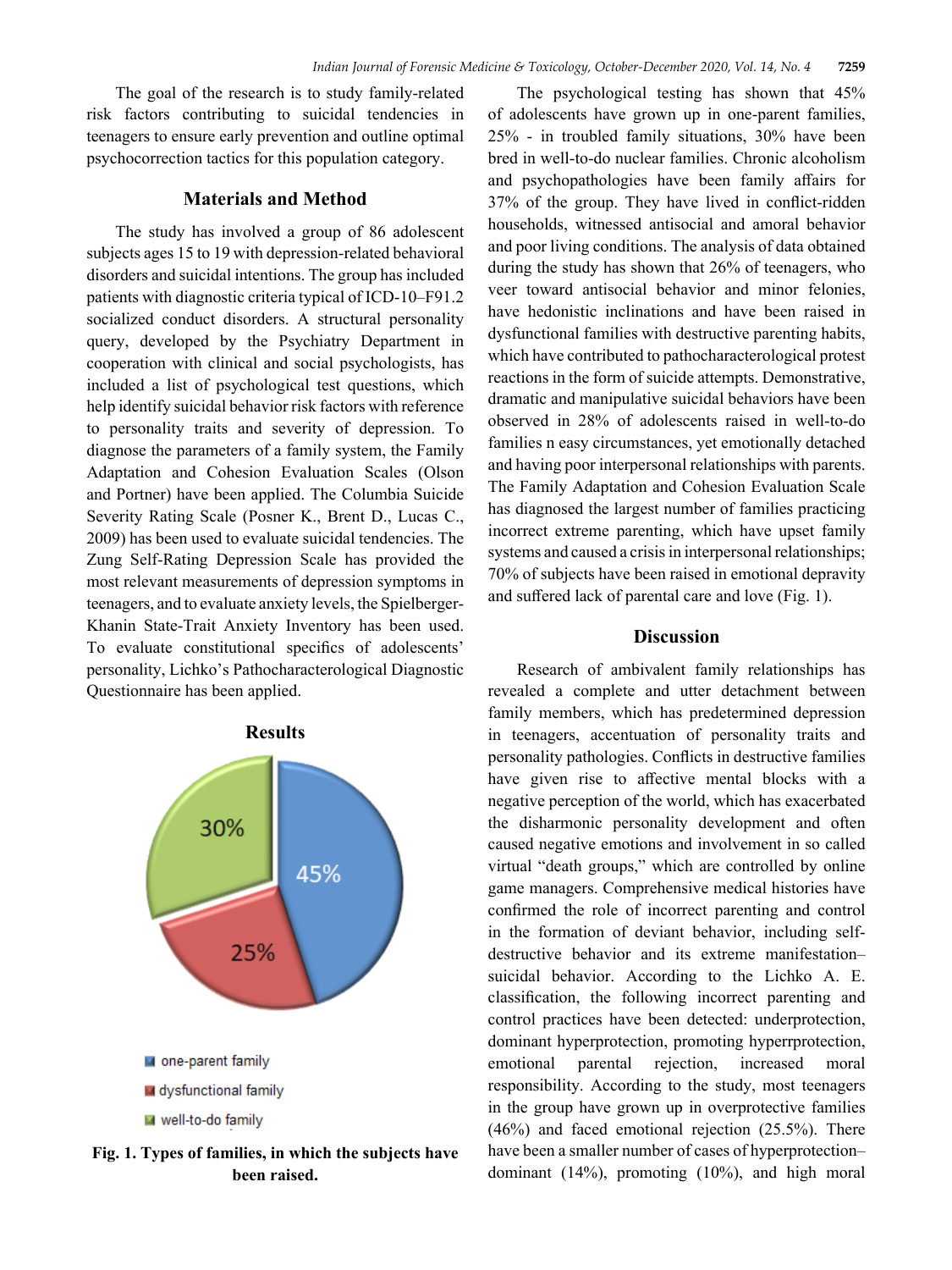responsibility imposed on children (4.5%). Incorrect parenting has resulted in pronounced characterological personality changes. Underprotective parents have been indifferent to their children and failed to control their behavior, provide due attention, care and supervision, to demonstrate sincere interest in their businesses, emotions and hobbies. In extreme cases, this has been observed in utter disregard for a child's immediate needs like food, clothes, etc. There have been cases of concealed underprotection, when parents did actually control their children's behavior and lives, but formally. This style of parenting would result in a child being left completely unattended in the surrounding microsocial environment, where he/she would fall under seniors' influence and become a victim of early alcohol and drug abuse. Dominant hyperprotection has been caused by excessive protection by parents, their trying to control every little move, endless supervision and control, which have contributed to lack of confidence in children. These have been accompanied by excessive taboos, restrictions on children's scopes of activity and lack of independence. This type of hyprprotection goes hand in hand with authoritarian parenting with parents often perceived as iconic figures, whose word would be law. Families, where children have been treated as "golden children," would practice excessive patronage,

overindulgence, and cater to his/her every desire and whim. Not only would these children be exempt from hardships and unpleasant duties – they would be praised for every little success and talent, and parents and relatives would always give a very high status to even minor abilities. From early childhood, these teenagers have believed that they are the best, most gifted and talented, and have been urged to strive for leadership and perfectionism. The study classifies this as promoting hyperprotection. Emotional rejection would result in a child feeling like he/she is a burden for his/her parents. The feeling tends to be more pronounced in families with younger brothers and sisters, who take the biggest part of attention and care. An extreme version of emotional rejection would be keeping a firm hand on children with disproportionately tough punishments and psychological abuse. Increased moral responsibility would take place in families with parents putting too much hope in their children, their performance and talents. Besides, some parents would attempt to get their children to realize their own uncompleted dreams, impose their opinion on them, limit their right of choice and force them to strive for perfection and success. The use of incorrect parenting tactics has resulted in the appearance of accentuated personality traits in adolescents, which are likely to evolve into personality pathologies (Fig. 2).



**Figure 2. Parenting styles**

The Lichko's pathocharacterological diagnostic questionnaire has helped identify the following types of accentuation: hysteroid accentuation has been observed in 9 subjects (10%), psychoasthenic accetuation – in 22 subjects  $(25.5\%)$ , labile accentuation – in 40 subjects  $(46\%)$ , epileptoid accentuation – in 12 subjects  $(14\%)$ , and in 4.5% of cases unstable accentuation has been observed. Labile personality accentuation has shown the highest percentage. These teenagers demonstrate mood

swings, emotional instability, rapidly changing affective reactions, a long-standing focus on negative situations and memories from the past. Depression deemed as moderate on the Zung Self-Rating Depression Scale, has been observed in 6 subjects with hysteroid personality accentuation, who have striven to be recognized as the best among their peers, challenging for leadership and perfectionism. The hysteroid subjects have been characterized with conspicuous appearance, profanity,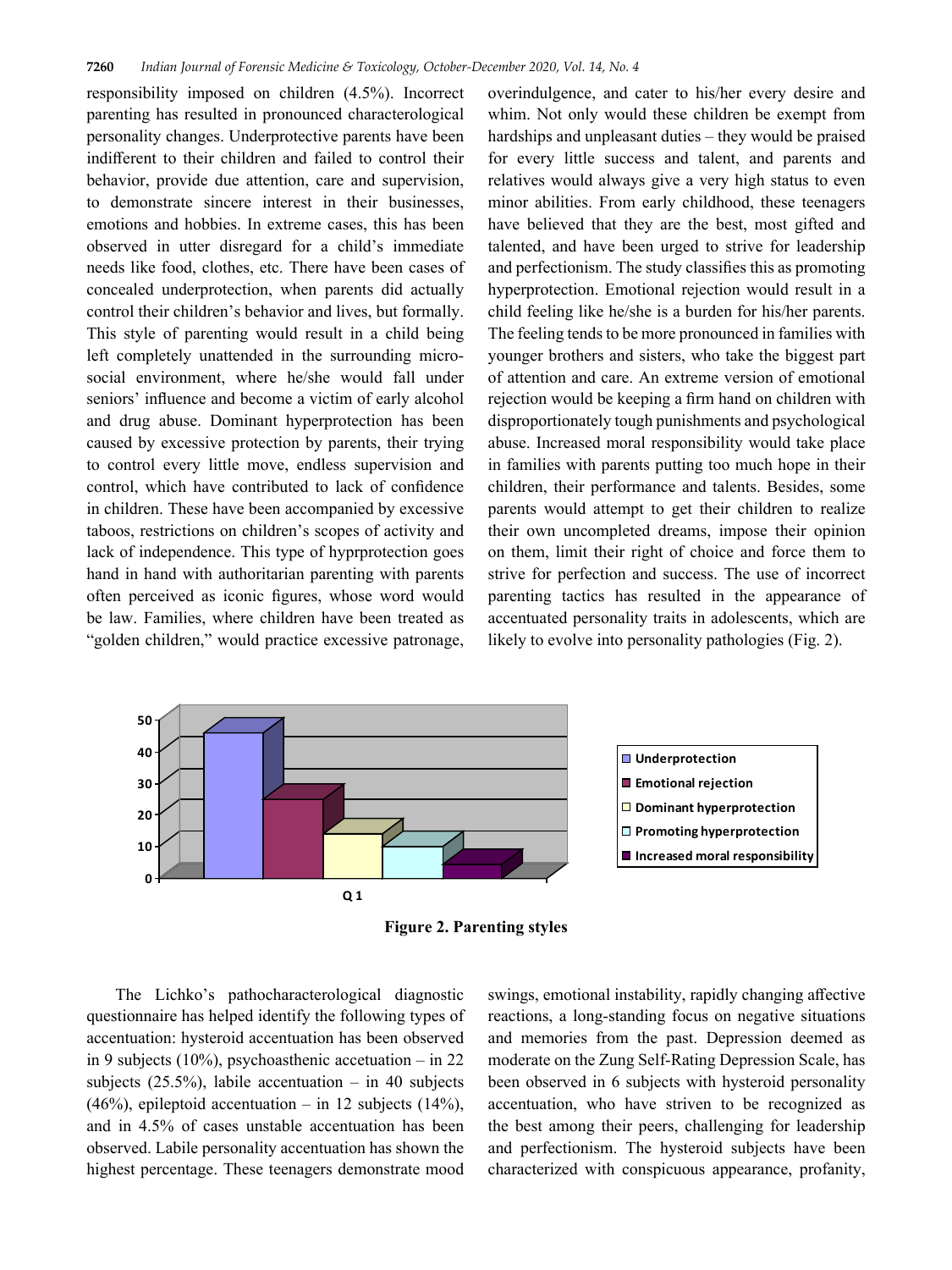falsehood, ostentatiousness and dramatic behavior. In terms of instability of personality, the most prominent signs of affective and emotional lability combined with pronounced impulsive outbreaks, antisocial activities, sometimes deviant inclination, and inability to build friendly relationships with peers have come to the picture. Of all subjects, 25.5% have been psychasthenic type, and common to these has been moderate depression accompanied by anxiophobic disorders. Psychasthenic adolescents are pursued by doubts, fears, obsessive memories, episodes of irrational anxiety, difficulty socializing, aloofness and hesitation.



**Figure 3. Structure of emotional disorders**

The study of intensity of affective disorders on the Zung Self-Rating Depression Scale has revealed mild depression in 71% of the subjects and moderate depression in 29% of the subjects. The clinical picture of the depressive pathology would be manifested in low school performance, poor sleep and appetite, behavioral changes, unstable relationships with teachers and peers, detachment from parents and aloofness. The Spielberger-Khanin State-Trait Anxiety Inventory has revealed anxiety disorders of different intensity in 93% of subjects. Medium severe anxiety has been diagnosed in 56% of adolescent subjects, 27% have shown no clinically meaningful symptoms, and 16% of the subjects have demonstrated severe anxiety (Fig. 3). The most common factor contributing to self-destructive behavior consisting in suicidal thoughts and tendencies in adolescents, was incorrect parenting, which has resulted in interpersonal conflicts. The Columbia Suicide Severity Rating Scale (Posner K., Brent D., Lucas C., 2009), which has been used to evaluate

suicidal tendencies, has determined 15% of the subjects as purely suicidal, 42% - as prone to suicidal thoughts and plans, 33% of the subjects are subjects with suicidal thoughts, who have made demonstrative, dramatic and manipulative suicide attempts. Most of them have been surface wounds near the bend of the arm or swallowing a large number of pills. Manipulative suicidal behavior has been triggered by the following factors: conflicts with parents (50%), with school and college teachers and mentors (25%), with peers (15%), and personal issues (10%). Most subjects would conceal suicidal intentions from parents and relatives, and they have been traced in social media dialogues, diaries and pictures. The study has revealed a correlation between teenagers' personality traits and type of suicidal attempts. Affective suicidal attempts have been observed in emotionally labile and psychasthenic personality types. Manipulative parasuicidal behavior has been diagnosed in hysteroid and emotive subjects. Impulsive suicide attempts have been made by epileptoid adolescents (Fig. 4)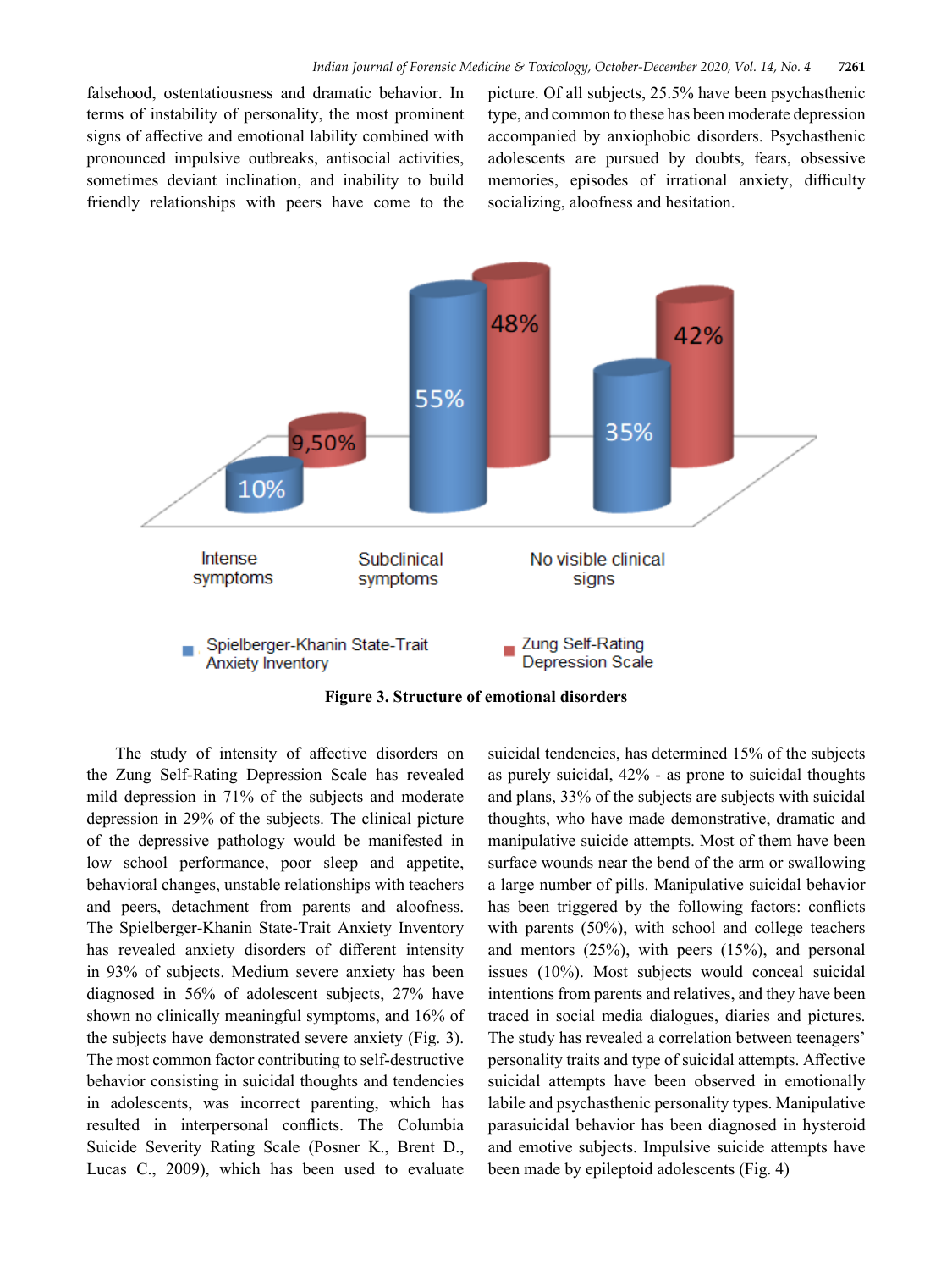

**Figure 4. Correlation between types of personality and types of suicidal behavior**

Clinical manifestations of self-destructive behavior mainly result from behavioral and stressrelated disorders; they are associated with nonpsychotic psychopathological conditions and are mostly demonstrative and manipulative by nature. Anxiodepressive and depressive neurotic disorders have been observed in emotionally labile teenagers. Mild depressive disorders have been diagnosed in hysteroid personality types. Moderate depressive disorders have been discovered in psychoasthenic adolescents. Dysphoric conditions have been found in epileptoid subjects.

# **Conclusion**

The study of family-related risk factors of suicidal tendencies in teenagers has revealed that various manifestations of incorrect parenting in dysfunctional families contribute to development of labile, epileptoid and psychoasthenic personality accentuation in adolescents with intense personal and situational anxiety combined with proneness to depression-range suicidal behavior. Early detection of dysfunctional and ambivalent families and destructive parenting is paramount for adolescent suicide prevention and reduction of the suicide potential in this population group.

**Ethical Clearance:** No ethical approval is needed.

**Source of Funding:** Self

**Conflict of Interest:** Nil

# **References**

- 1. V.К. A. Influence of Parenting Styles on the Formation of Suicidal Tendencies in Teenagers. ournal "Issues of Science and Education"/Scientific and practical journal, Issue. 2019 march;: p. 54-59.
- 2. Babarakhimova S.B. AVК. Relationship between Personality Traits and Suicidal Tendencies in Adolescents. The Journal "The Human Factor - a Social Psychologist," 2019 Issue 1.;: p. 196-202.
- 3. Babarakhimova S.B. IZМ. Emotional Disorders in Adolescents with Computer Addiction//Conference collection of the Sotsiosphera Scientific and Research Institute. 2014;(23): p. 45-48.
- 4. М.Yu G. Suicidological Passport of Depression// Suicidology: topical issues, challenges and modern solutions. collection of scientific articles of Research-to-Practice Conference 1/Association of Cognitive and Behavioral Psychotherapy. 2016;: p. 17-20.
- 5. Е.А G. The Problem of Suicidal Behavior in Adolescents (review of literature). Journal "Scientific Review. Medical Sciences.". 2016;(5): p. 40-45.
- 6. rigorieva D.P. EVN. Adolescent's Concept of Suicidal Behavior Factors. Journal "Science of Kazan.". 2016;(12): p. 151-154.
- 7. N.Yu Z. Relationship between the Concept of Death and Susceptibility to Self-Destructive Behavior in Adolescents. Journal "Issues of Mental Health in